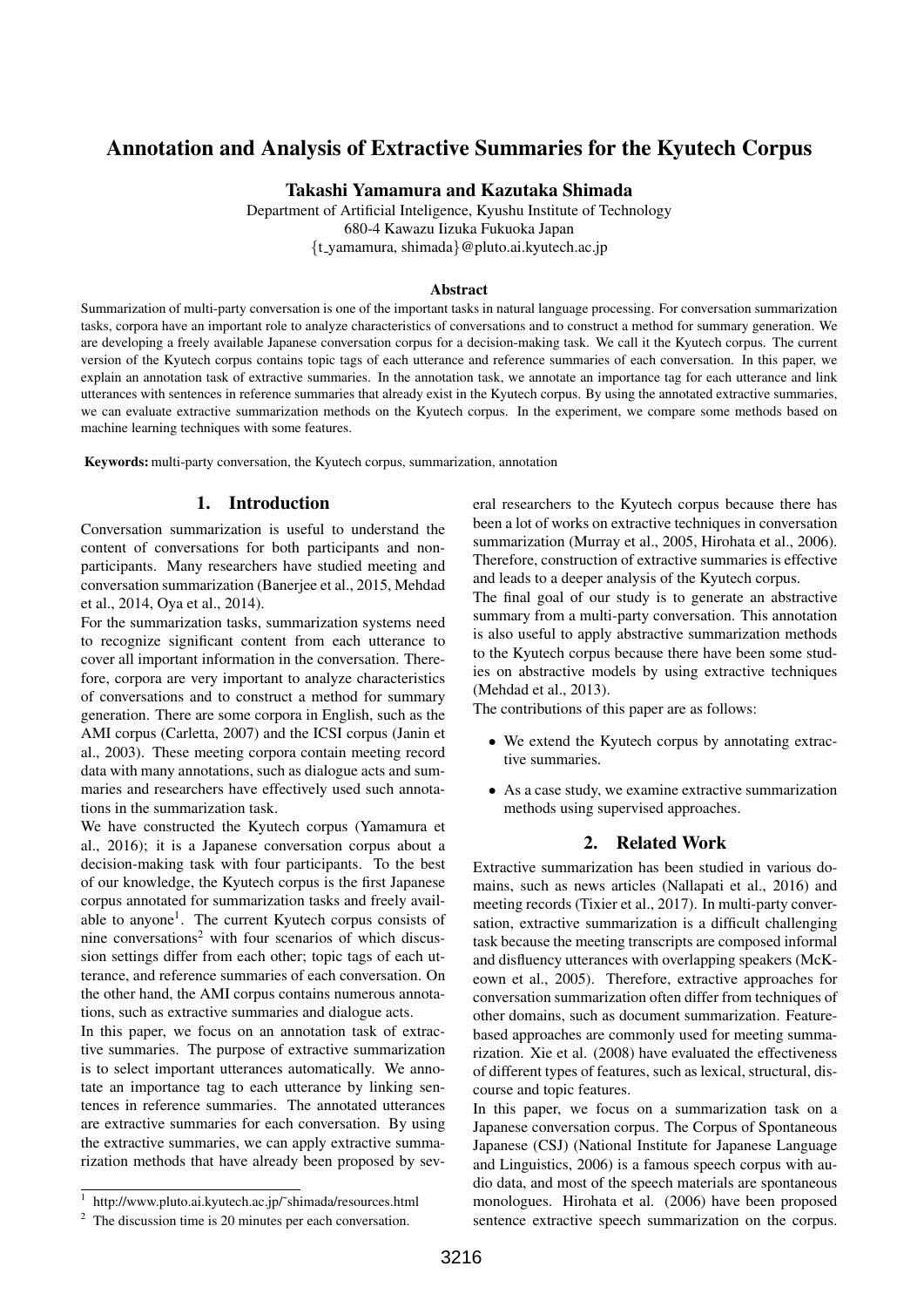While the CSJ is a spontaneous monologues corpus, the Kyutech corpus is a multi-party conversation corpus for a decision-making task. Therefore, the technique of Hirohata et al. (2006) to summarize a monologue is not necessarily suitable for the Kyutech corpus.

In a Japanese multi-party conversation, Tokunaga and Shimada (2015) introduced machine learning approaches with verbal and nonverbal features at the sentence extraction step. In our past research, we reported that additional features about time information were relatively variable (Yamamura et al., 2015). In this paper, we compare three machine learning approaches with these features; Support Vector Machines (SVMs) (Vapnik, 1999), Conditional Random Fields (CRFs) (Lafferty et al., 2001), and Random Forests (Breiman, 2001).

# 3. The Kyutech corpus

In this section, we explain the current Kyutech corpus. It contains topic tags for each utterance and three reference summaries for each conversation (Yamamura et al., 2016). The Kyutech corpus contains multi-party conversations with four participants randomly selected from sixteen male students and four female students. The participants pretended managers of a virtual shopping mall in a virtual city and then determined a new restaurant, as an alternative to a closed restaurant, from three candidates. Before the discussion, the participants read a 10-pages document including information about the three candidates, the closed restaurant and the existing restaurants in the mall, the city information, statistical information about the shopping mall, and so on. They read the document for 10 minutes, then discussed the candidates for 20 minutes and finally determined one restaurant as a new restaurant opening. The current Kyutech corpus consists of nine conversations based on four scenarios of which task settings differ from each other.

The transcription rules were based on the construction manual of the Corpus of Spontaneous Japanese (CSJ) by (National Institute for Japanese Language and Linguistics, 2006). All utterances in the corpus were separated by 0.2 second interval by the guideline and annotated some tags such as filler, question, and so on. Each utterance was not always sentence-level because it depended on the 0.2 second interval rule. Therefore, other tags were appended to the end of each utterance for sentence-level identification. The corpus consists of 4,509 utterances in nine conversations, with a total of 2,810 sentences.

The Kyutech corpus contains the annotations for conversation summarization. In general, topic segmentation (Galley et al., 2003) has an important role as the first step in the meeting summarization (Banerjee et al., 2015, Oya et al., 2014). By dividing the utterances into topic units by topic segmentation, it is possible to take into account of topics of the discussion in conversation summarization. Each utterance has topic tags<sup>3</sup> representing its topics to analyze topic sequences. Table 1 shows the tag names and the descriptions.

| Topic              | Description                           |  |  |
|--------------------|---------------------------------------|--|--|
| CandX              | Topic about the candidate 1           |  |  |
| CandY              | Topic about the candidate 1           |  |  |
| CandZ              | Topic about the candidate 3           |  |  |
| Cands              | Topic about the candidates            |  |  |
| Closed             | Topic about the closed restaurant     |  |  |
| Exist1             | Topic about the existing restaurant 1 |  |  |
| Exist <sub>2</sub> | Topic about the existing restaurant 2 |  |  |
| Exist <sub>3</sub> | Topic about the existing restaurant 3 |  |  |
| Exist4             | Topic about the existing restaurant 4 |  |  |
| Exist <sub>5</sub> | Topic about the existing restaurant 5 |  |  |
| Exist <sub>6</sub> | Topic about the existing restaurant 6 |  |  |
| Exists             | Topic about the existing restaurants  |  |  |
| <b>ClEx</b>        | Topic about the existing restaurants  |  |  |
|                    | and the closed restaurant             |  |  |
| Mall               | Topic about the shopping mall         |  |  |
| OtherMall          | Topic about other shopping malls      |  |  |
| Location           | Topic about the positional relation   |  |  |
|                    | among restaurants                     |  |  |
| Area               | Topic about areas and cities          |  |  |
| People             | Topic about the target customers      |  |  |
| Price              | Topic about the price                 |  |  |
| Menu               | Topic about the menu                  |  |  |
| <b>Atomos</b>      | Topic about the atmosphere            |  |  |
| Time               | Topic about the business hours        |  |  |
| Seat               | Topic about the number of seats       |  |  |
| <b>Sell</b>        | Topic about the sales                 |  |  |
| Access             | Topic about the access to             |  |  |
|                    | the shopping mall                     |  |  |
| Meeting            | Topic about the proceedings and       |  |  |
|                    | final decision                        |  |  |
| Chat               | Chats that not related to the task    |  |  |
| Vague              | Others and unknown                    |  |  |

Table 1: Topic tags in the Kyutech corpus.

At the summary generation steps, we complied with the guideline of abstractive hand summaries of the AMI corpus<sup>4</sup>. Based on the manual, two abstractive summaries for one conversation were generated, and the size of each summary was 250 characters to 500 characters<sup>5</sup>. When each annotator generates a summary, they receive the following message for the summary generation: "Write a summary that is understandable for somebody who was not present at the meeting. We also generated third reference summaries from the two summaries of annotators as the consensus summary.

# 4. Extractive summarization

In this section, we explain an extractive summarization task in the Kyutech corpus. First, we detect important utterances in each conversation. Here the important utterances denote utterances that relate to sentences in reference summaries. Next, we explain some extractive summarization models based on machine learning techniques.

# 4.1. Annotation

The current Kyutech corpus contains the three reference summaries of each conversation. We created extractive

 $\overline{3}$  At least one tag is annotated to one utterance, and up to two additional tags are also allowed.

<sup>4</sup> http://groups.inf.ed.ac.uk/ami/corpus/guidelines.shtml

<sup>&</sup>lt;sup>5</sup> The number of words was approximately 150 content words on average. The number of unique words was 80 words on average.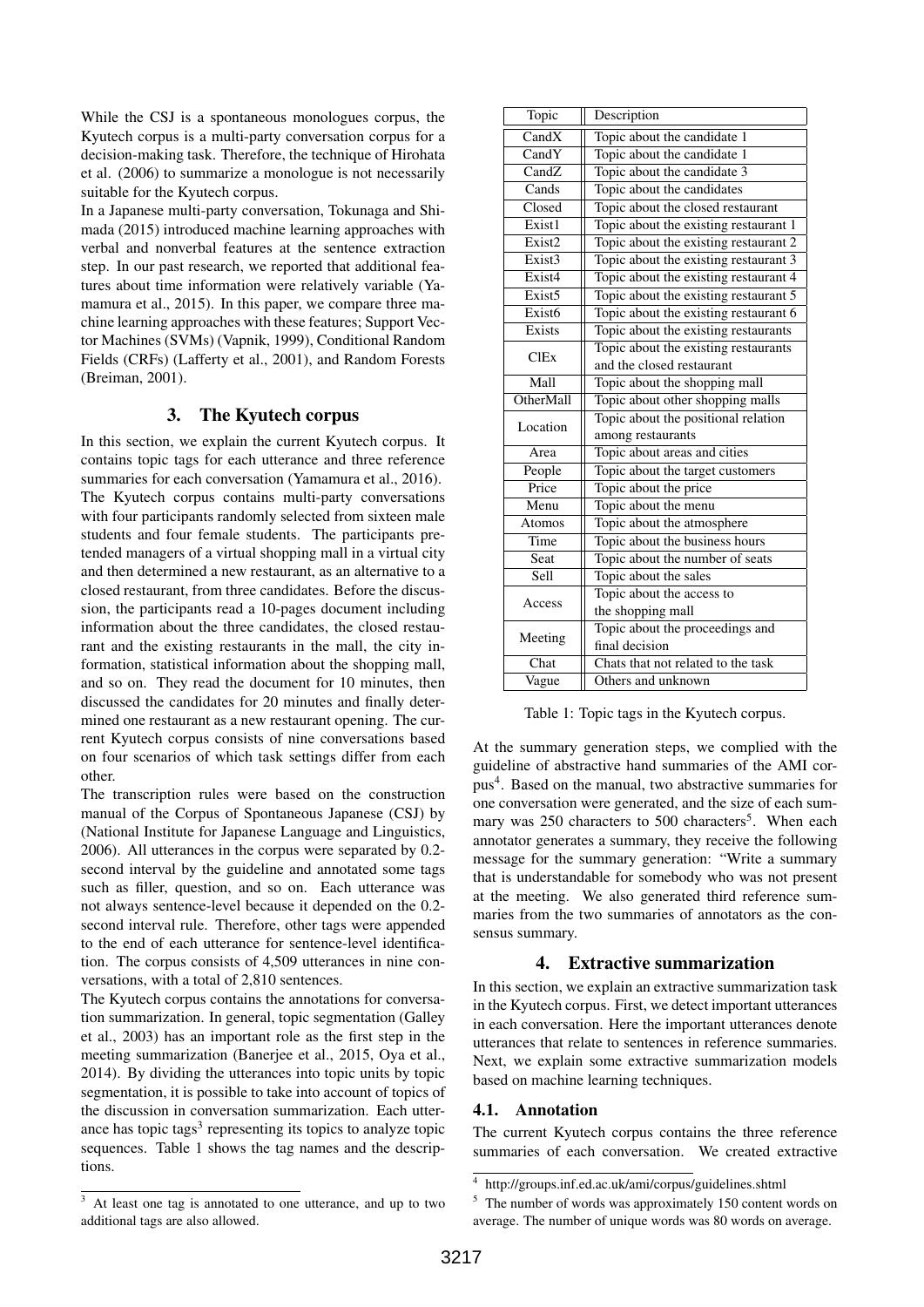(a) At the meeting, participants discussed which of candidate restaurants is suitable as an alternative to the closed restaurant *Japanese WAYA*.

- (b) They held a meeting to select a new restaurant from *Ethnic Food Okinawa*, *Taiwan Noodle*, and *BonoPasta* as an alternative to the closed restaurant *Yakiniku Mr.K* that was unprofitable.
- (c) They discussed a new restaurant from *The Ramen Kaibutsu*, *The Tsukemen Fujin,* and *BonoPasta* to replace the closed restaurant *Japanese WAYA*.
- (d) They discussed the selection of a new restaurant which is most suitable in *Ethnic food Okinawa, Taiwan Noodles,* and *BonoPasta* to make up for the closed restaurant *Yakiniku Mr.K.*
- (e) After that, they discussed the merits and demerits of the remaining candidates, *The Tsukemen Fujin* and *BonoPasta.*

Figure 1: An example of reference summary sentences not related to any utterance. Italic fonts denote the restaurant names in the Kyutech corpus.

| Dialog ID                        | Utterances | Links | Ratio (%) |
|----------------------------------|------------|-------|-----------|
| 0313_C1                          | 759        | 240   | 31.6      |
| 0320 <sub>-C1</sub>              | 505        | 124   | 24.6      |
| 0326 <sub>-C1</sub>              | 502        | 76    | 15.1      |
| 0326 <sub>-</sub> C <sub>2</sub> | 566        | 160   | 28.3      |
| 0327 C <sub>2</sub>              | 284        | 52    | 18.3      |
| 0323 <sub>-C3</sub>              | 324        | 102   | 31.5      |
| 0327 C <sub>3</sub>              | 445        | 118   | 26.5      |
| 0320 C <sub>4</sub>              | 637        | 69    | 10.8      |
| 0326 <sub>-</sub> C4             | 487        | 98    | 20.1      |

Table 2: The number of utterances and links with reference summary of each conversation in the Kyutech corpus

summaries using the consensus summaries for each conversation. First, the annotator compared all utterances with each sentence in the consensus summary for each conversation. Next, if an utterance implies the content of a sentence in a reference summary, the annotator links it with the sentence in the reference. More precisely, we annotate the sentence number in the reference summary to the utterance. In other words, we link important utterances with sentences in reference summaries that already exist in the Kyutech corpus. We regard them as extractive summaries for each conversation.

Table 2 shows the annotation results. "Utterances" in the table denotes the total number of utterances of the conversation and "Links" denotes the total number of utterances linked with reference summaries as extractive summaries of the conversation. "Ratio" in the table denotes the percentage of "Links" to "Utterances". The ratio on all conversations was 23 percent on average.

In this annotation, there were 19 percent of the sentences not related to any utterances although most sentences in reference summaries were linked with several utterances. Figure 1 shows examples of these non-linked sentences. The sentences (a) to (d) were the lead sentences of the reference summaries and described the task of the discussion, e.g., theme and setting. It is hard to link the description and utterances in the conversation. Moreover, as shown in the sentence (e), it is also difficult to uniquely determine an utterance related to the reference summary because there are many utterances related to this description in the conversation. The annotation for these sentences is one important future work.

### 4.2. Extractive summarization method

One of the main purposes of this study is to summarize a multi-party conversation. In this section, we explain some

| Criteria  | <b>Random Forests</b> | <b>SVMs</b> | <b>CRFs</b> |
|-----------|-----------------------|-------------|-------------|
| Precision | 0.422                 | 0.301       | 0.411       |
| Recall    | 0.311                 | 0.308       | 0.294       |
| F-measure | 0.346                 | 0.294       | 0.326       |

Table 3: Macro-averaged precision, recall, and F-measure scores.

#### extractive summarization methods.

Some abstractive conversation summarization approaches utilize extractive summarization techniques in the process (Banerjee et al., 2015). In other words, extractive summarization has an important role in summary generation. Therefore, we evaluate the extractive summarization task as the first step for our abstractive summarization.

We have studied extractive summarization for another conversation corpus (Tokunaga and Shimada, 2015, Yamamura et al., 2015). In this paper, we introduce our previous approaches to the Kyutech corpus.

We examine extractive summarization by using three machine learning techniques; SVMs, CRFs, and Random Forests. As features of these machine learning techniques, we use 20 types of verbal and nonverbal information that utilized in (Tokunaga and Shimada, 2015, Yamamura et al., 2015). The following are simple lists of the featurse:

#### Features in an utterance

Speaker information (Speaker ID), Utterance position in a conversation, Topic tags in the Kyutech corpus, The number of morphemes in an utterance, Length of an utterance, Presence of declinable words and Presence of interrogatives.

#### Features between utterances

Difference of lengths of current and previous utterances , Word frequency, Presence of same words, Presence of consecutive utterances of one person.

#### Nonverbal features

Utterance speed, Utterance timing, Overlap of speech.

# 5. Experiment

The Kyutech corpus contains nine conversations. We evaluated our methods on the Kyutech corpus with nine-fold cross validation for nine conversations. In other words, we evaluated one test conversation with the model that was generated from the other conversations and repeated this process for all conversations. We computed the precision, recall rates, and F-measure for each conversation and took an average of the overall scores (macro-averaging).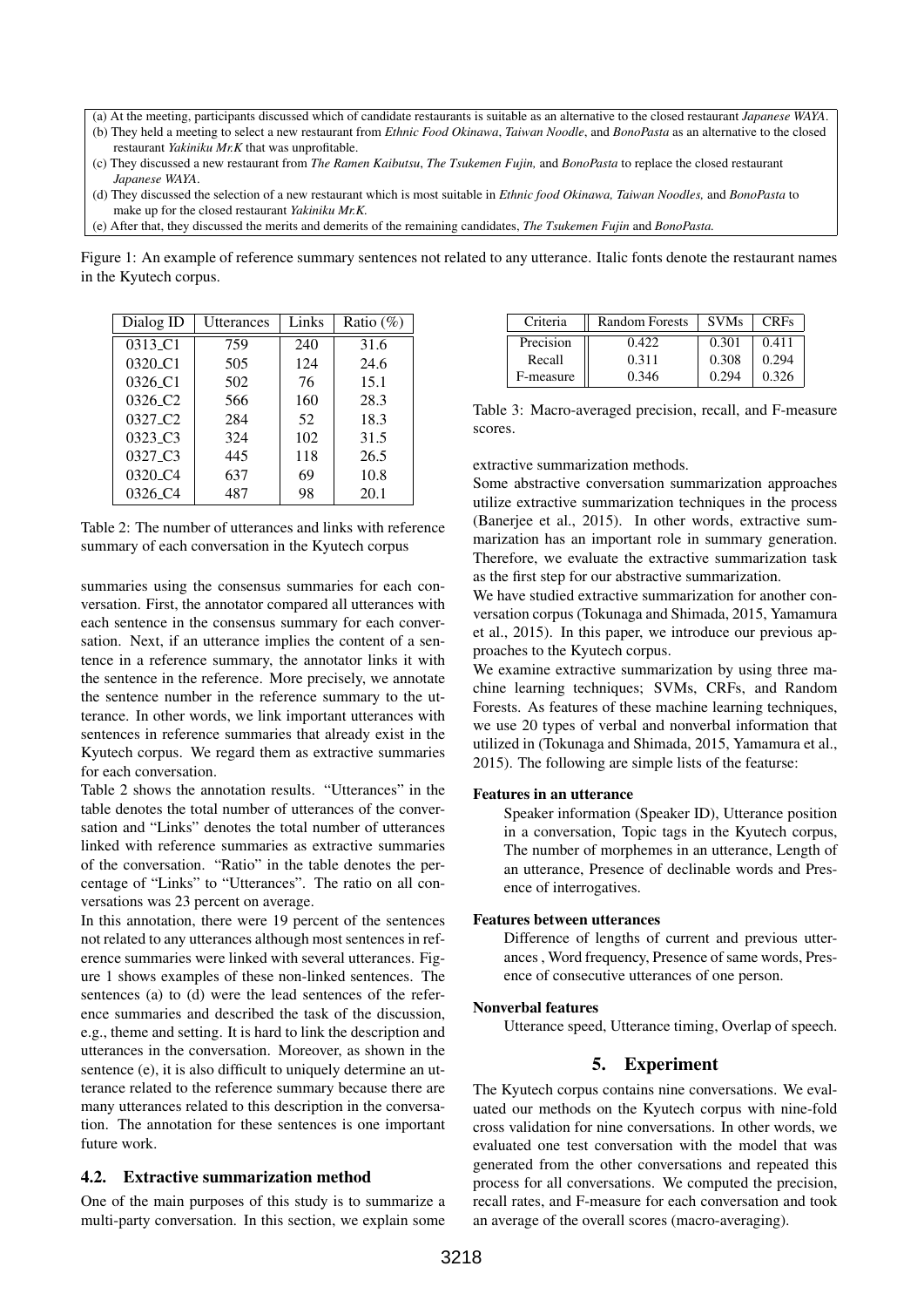

Figure 2: Macro-averaged F-measure scores' comparison for each segment of the meetings. The x-axis, shown as segment, denotes the number of each divided utterances group. The 1st segment means the beginning part of a conversation and the 10th segment means the ending part of a conversation.

Table 3 shows the experimental results. The F-measures of each method were not high on the whole. We also evaluated our methods with some combination patterns of the features to confirm the effectiveness of each feature. As the result of the analysis, the utterance position feature, namely utterance numbers normalized by the total number of utterances, was most effective in our features. Moreover, there was almost no difference between a method using only the utterance position feature and others. In other words, our models heavily depended on the utterance position feature. In order to understand why the feature is effective, we analyzed utterances extracted by our models. The result showed that the models with the utterance position feature mainly extracted utterances in the beginning and the ending parts of conversations as important utterances.

As you can see from Table 3, the performance was not enough. We analyzed the results more deeply. The current models tended to extract important utterances from the beginning and the ending parts in conversations. Therefore, we compared the F-measure scores in each segment in conversations. We divided each conversation into ten segments equally. Figure 2 shows the F-measure scores of each segment for each model. All models obtained high scores in the last segment of the conversation, as compared with the other segments. The last segment of each conversation tends to contain important utterances because it usually contains the final decision of the conversation. Therefore, our models could extract the most important points, namely the decision, in each conversation although the overall scores shown in Table 3 were not enough. The F-measure scores of the 1st segment were relatively higher than the other segments. The beginning part of the conversation usually contains a trigger of the discussion. Therefore, the higher accuracy in the segment shows potential effectiveness of the models.

#### 6. Discussion

In this section, we discuss the following points: the experiment, another extractive summaries, and some summarization tasks.

As mentioned in Section 4.1., there were 19 percent of the reference summary sentences not related to any utterances. To generate these summary sentences, we need to capture not only the contents of the conversation but also discussion settings. Another problem in the experiment was that the size of the Kyutech corpus was not always sufficient for the statistical methods. In general, machine learning methods need a large dataset to generate a strong classifier. Therefore, scaling up the Kyutech corpus is the most important future work. Future work should also focus on applying unsupervised techniques, such as submodularity framework (Tixier et al., 2017) and relation extraction (Wang and Cardie, 2012).

In this work, we designed an extractive summary annotation task for linking utterances in a conversation with sentences in a reference summary. However, there are cases when someone often wants to know the course of discussion in a meeting. For this demand, our extractive summaries are not suitable. However, we have already studied the annotation process of extractive summaries that keep the meaning and context of the original conversation in our past research (Tokunaga and Shimada, 2015). It is also important to apply this process to the Kyutech corpus.

Although we handled a generic summarization task, some researchers have studied other aspects of summarization: focused meeting summarization that creates abstract summaries of specific aspects of meeting such as decisions, actions, and problems (Murray et al., 2010, Wang and Cardie, 2013) and query-based summarization that generates abstract summaries based on users phrasal queries (Mehdad et al., 2014). Introducing these summarization systems is also the future work.

# 7. Conclusion

In this paper, we explained the annotation task for extractive summarization on the Kyutech corpus. We annotated importance utterances that already exist in the Kyutech corpus, on the basis of reference summaries. As a result, we linked 23 percent of utterances in conversations with sentences in reference summaries as extractive summaries.

We examined some extractive summarization methods. The utterance position feature was most effective in our designed features. However, the accuracy was not enough. Improving the accuracy is one of the most important future work. In addition, scaling up the Kyutech corpus is important future work. In this work, we used features about surface information of utterances and topic tags. On the other hand, there are other important features in conversations, such as dialogue acts (Bunt et al., 2012). We are currently developing the Kyutech corpus with dialogue acts (Hino et al., 2016). We will apply the dialogue acts to extractive summarization models in future work. In addition, we have a plan to open the annotated tags; namely, extractive summaries and dialogue acts, shortly.

#### Acknowledgements

This work was supported by JSPS KAKENHI Grant Number 17H01840.